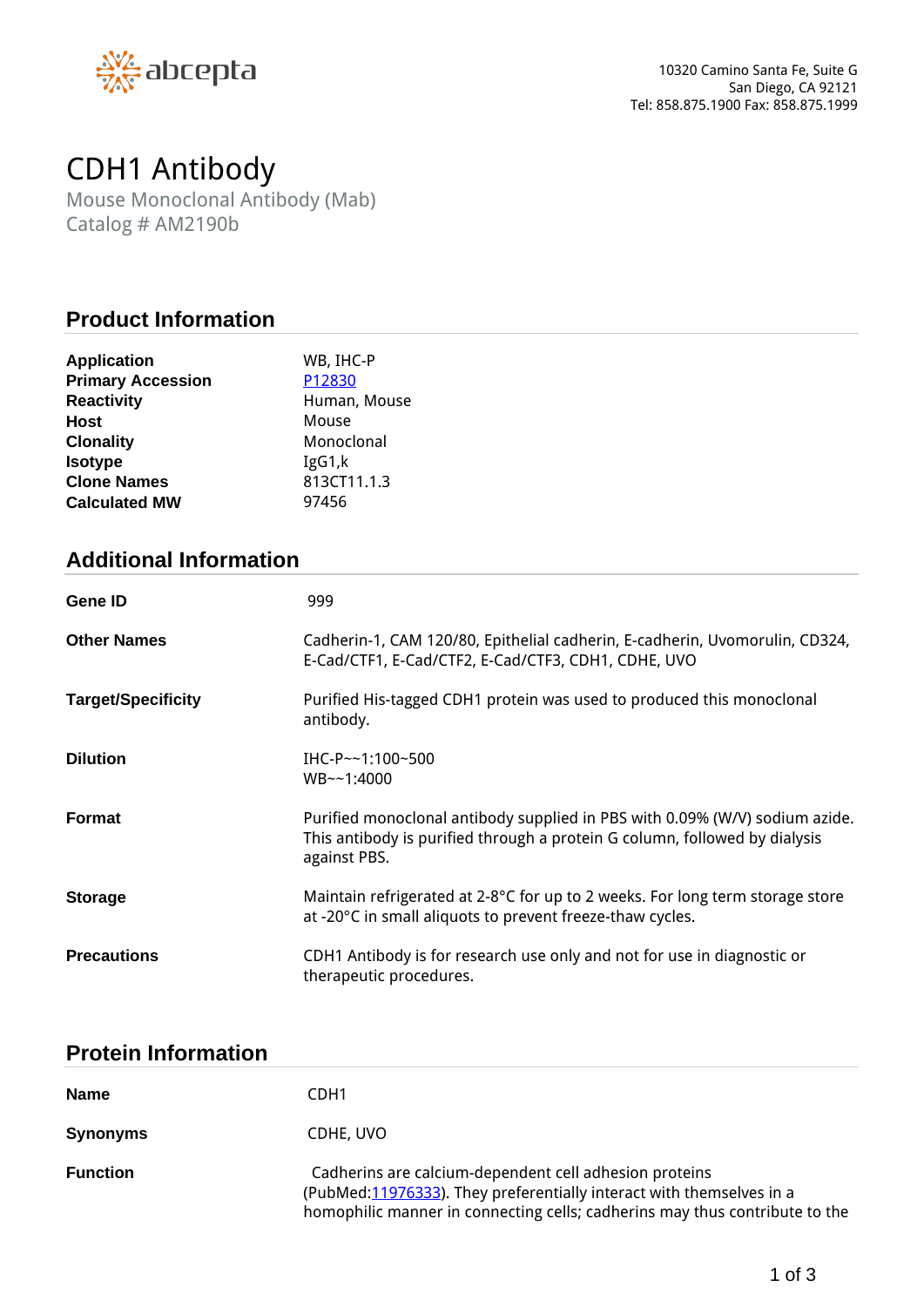|                          | sorting of heterogeneous cell types. CDH1 is involved in mechanisms<br>regulating cell-cell adhesions, mobility and proliferation of epithelial cells<br>(PubMed: 11976333). Has a potent invasive suppressor role. It is a ligand for<br>integrin alpha-E/beta-7.                                                                                                                                                                                                                                                                                                                               |
|--------------------------|--------------------------------------------------------------------------------------------------------------------------------------------------------------------------------------------------------------------------------------------------------------------------------------------------------------------------------------------------------------------------------------------------------------------------------------------------------------------------------------------------------------------------------------------------------------------------------------------------|
| <b>Cellular Location</b> | Cell junction, adherens junction. Cell membrane; Single-pass type I<br>membrane protein. Endosome. Golgi apparatus, trans-Golgi network.<br>Note=Colocalizes with DLGAP5 at sites of cell-cell contact in intestinal<br>epithelial cells. Anchored to actin microfilaments through association with<br>alpha-, beta- and gamma-catenin. Sequential proteolysis induced by<br>apoptosis or calcium influx, results in translocation from sites of cell-cell<br>contact to the cytoplasm Colocalizes with RAB11A endosomes during its<br>transport from the Golgi apparatus to the plasma membrane |
| <b>Tissue Location</b>   | Non-neural epithelial tissues.                                                                                                                                                                                                                                                                                                                                                                                                                                                                                                                                                                   |

#### **Background**

*Cadherins are calcium-dependent cell adhesion proteins. They preferentially interact with themselves in a homophilic manner in connecting cells; cadherins may thus contribute to the sorting of heterogeneous cell types. CDH1 is involved in mechanisms regulating cell-cell adhesions, mobility and proliferation of epithelial cells. Has a potent invasive suppressor role. It is a ligand for integrin alpha-E/beta-7. E-Cad/CTF2 promotes non-amyloidogenic degradation of Abeta precursors. Has a strong inhibitory effect on APP C99 and C83 production.*

### **References**

*Bussemakers M.J.G., et al. Mol. Biol. Rep. 17:123-128(1993). Oda T., et al. Proc. Natl. Acad. Sci. U.S.A. 91:1858-1862(1994). Rimm D.L., et al. Biochem. Biophys. Res. Commun. 200:1754-1761(1994). Ito K., et al. Oncogene 18:7080-7090(1999). Bussemakers M.J.G., et al. Biochem. Biophys. Res. Commun. 203:1284-1290(1994).*

#### **Images**



*AM2190b staining CDH1 in human liver tissue sections by Immunohistochemistry (IHC-P - paraformaldehyde-fixed, paraffin-embedded sections). Tissue was fixed with formaldehyde and blocked with 3% BSA for 0. 5 hour at room temperature; antigen retrieval was by heat mediation with a citrate buffer (pH6). Samples were incubated with primary antibody (1/25) for 1 hours at 37°C. A undiluted biotinylated goat polyvalent antibody was used as the secondary antibody.*

*All lanes : Anti-CDH1 at 1:4000 dilution Lane 1: SW480 whole cell lysate Lane 2: MCF-7 whole cell lysate Lane 3: WiDr whole cell lysate Lane 4: Mouse stomach lysate Lysates/proteins at 20 μg per lane. Secondary Goat Anti-mouse IgG, (H+L), Peroxidase conjugated at 1/10000 dilution. Predicted band size : 98 kDa Blocking/Dilution buffer: 5% NFDM/TBST.*